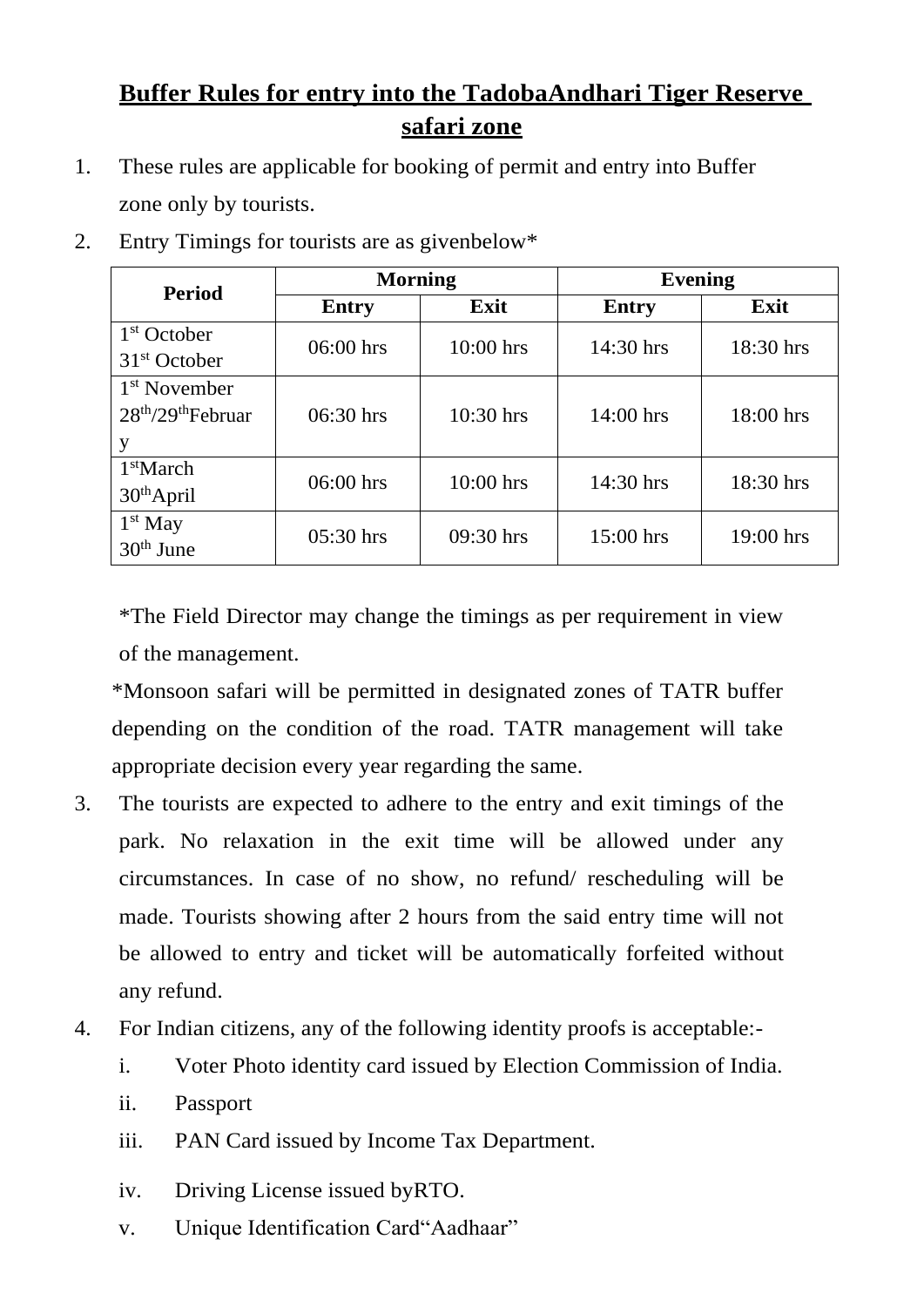- 5. For foreigners, only passport is accepted as IDProof.
- 6. Original ID Proof must be shown at the entry gate along with valid entry ticket; otherwise entry will not be permitted. The original ID proof must be carried by all tourists during the safari and must be shown to forest officials any time during safari if demanded so.
- 7. Photocopy of ID will not be entertained and entry will not be given unless original ID is produced.
- 8. Normal online booking will open at 08:00 hrs IST 120 days in advance before the date ofentry.
- 9. The booking closes at 17:00 hrs IST four days before the date of entry. e.g. booking for  $1<sup>st</sup>$  October will close at 17:00 hrs IST on  $30<sup>th</sup>$ September.
- 10. Buffer Bookings are non-transferable. No addition/ alteration is permissible after confirmed booking in buffer
- 11. Refund–

Based on the mode of payment, the refund will be processed as follows:

 1-3 days before safari date: No refund on cancellation. 4-15 days before safari date: 20% of the booking amount. 16-59 days before safari date: 50% of booking amount. 60-120 days before safari date: No refund on cancellation. Below Mentioned refunds Eligible only for Safari Bookings. No Refund on Cancellation of other activities in TATR buffer.

- 12. Children below the age of 5 years shall be allowed entry free of charge without mention in the booking.
- 13. The online payment, in case of safari, includes vehicle charges and guide charges which have to be paid at the time of booking.
- 14. In case of any revision in rates/taxes after booking, the tourist will be liable to pay the difference at the time of entry.
- 15. Entry Fee Structure will be decided by the Field Director, Tadoba-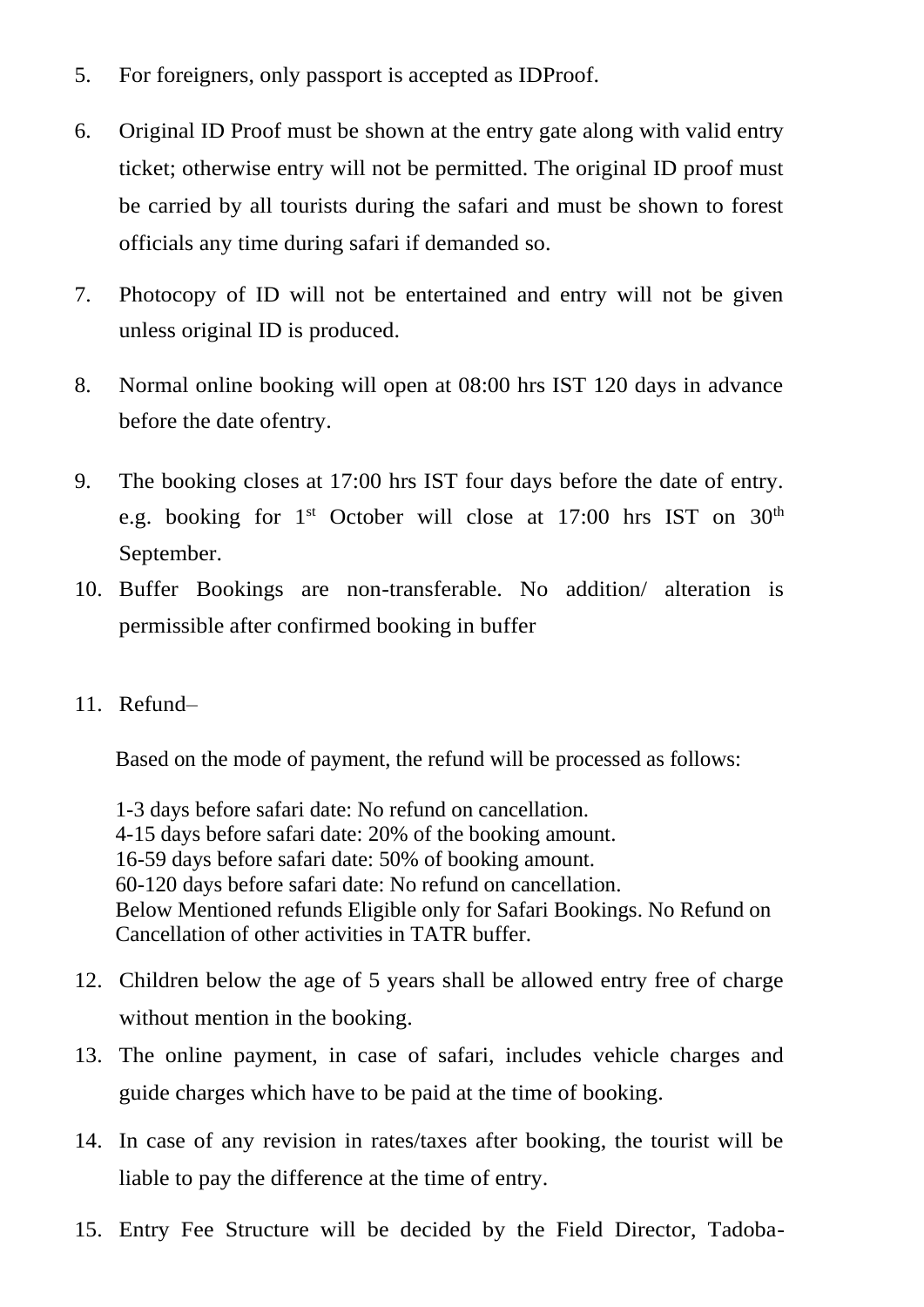Andhari Tiger Reserve, in consultation with the Governing/executive Body of the foundation. However, till the next meeting, booking will be done according to prevalent rates.

- 16. The gate wise safari quota will be controlled by the Field Director as per requirement in the view of management.
- 17. Any zone or zones of the park, or a part of any zone or zones may be closed without any prior notice to visitor in case of any exigency/ emergency including causes like rains, floods, landslides, strikes, public agitations etc. However, no refunds or arrangements for alternate or additional visits will be made. In case of closure of entire park by TATR Management after booking, for any reason, entire booking amount will be refunded online to the tourists. However, online transaction charges/ service charges/ taxes if any will not be refundable under any circumstances.
- 18. The tourists are undertaking the safari at their own risk and the Tadoba-Andhari Tiger Reserve management will not be liable in case of any accident/ injury/ damages to the tourists and/ or their property.
- 19. The TATR management may prohibit the use of mobile phones or similar electronic gadgets which may cause distraction, disturbance to tranquility by tourists, guides and drivers inside the TigerReserve
- 20. Any official(s) of Tadoba-Andhari Tiger Reserve has right to expel any vehicle/ tourist on the grounds of misbehavior, including but not limited to violation of may rule of government, causing inconvenience, cordoning, luring, feeding, shouting, making hindrance to natural movement of any wildlife
- 21. Right of Admission is reserved with the Field Director, Tadoba Andhari Tiger Reserve.
- 22. Term and Conditions are subject to change, without prior notice or information.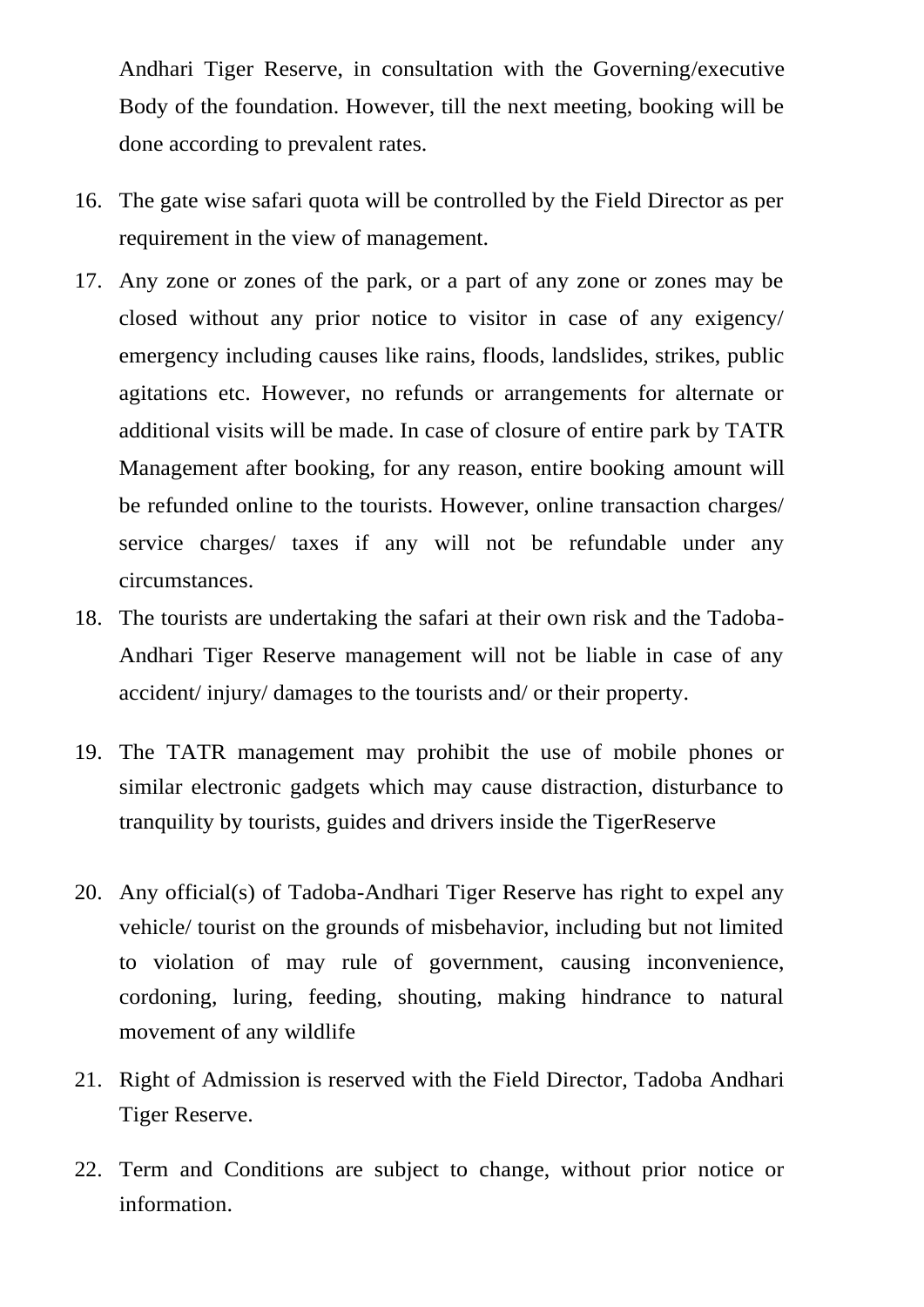- 23. In Online Gypsy booking, provision shall be made for booking entire.
- 24. Registration with [www.mytadoba.org/gov](http://www.mytadoba.org/gov) website is mandatory for online booking. Where in visitor is provided login with mobile number and one time password(OTP).
- 25. The ID Proof details like number/ type etc mentioned during booking should be complete & correct and same as in original ID Proof. Booking made by incomplete/ incorrect details of ID Proof will be treated as invalid.
- 26. All the vehicles registered in the name of individuals will have to compulsorily follow the rotation system.
- 27. Any attempt to enter on fake or modified passes or those on another person's name or impersonate any person will invite strict legal action which may lead to imprisonment and/ or fine.
- 28. The pass, along with the ID proof, should be produced at the entry and/ or when demanded by any Forest official inside the Tiger Reserve.
- 29. It is responsibility of the persons making the reservation to ensure that all personal details provide at the time of making reservations are complete and accurate. Entry may be denied to visitors whose personal details are found to be false or incomplete in anyrespect.
- 30. **Visitors are advised to acquaint themselves with gage timing and arrive well before the designated time to avoid any inconvenience. Timings are seasonable and change during different times of the year. Late entry will not be permitted**.
- 31. Consumption of alcoholic drinks and non-vegetarian food is not permitted inside the TATR buffer zone. Visitors may not carry such products inside. All visitors entering the various ecotourism zones of Tiger Reserve agree not to be under the influence of any alcoholic, narcotic or psychotropic substances at any point of time during their stay inside the Tiger Reserve.
- 32. The Tadoba-Andhari Tiger Reserve is litter free zone. Visitors are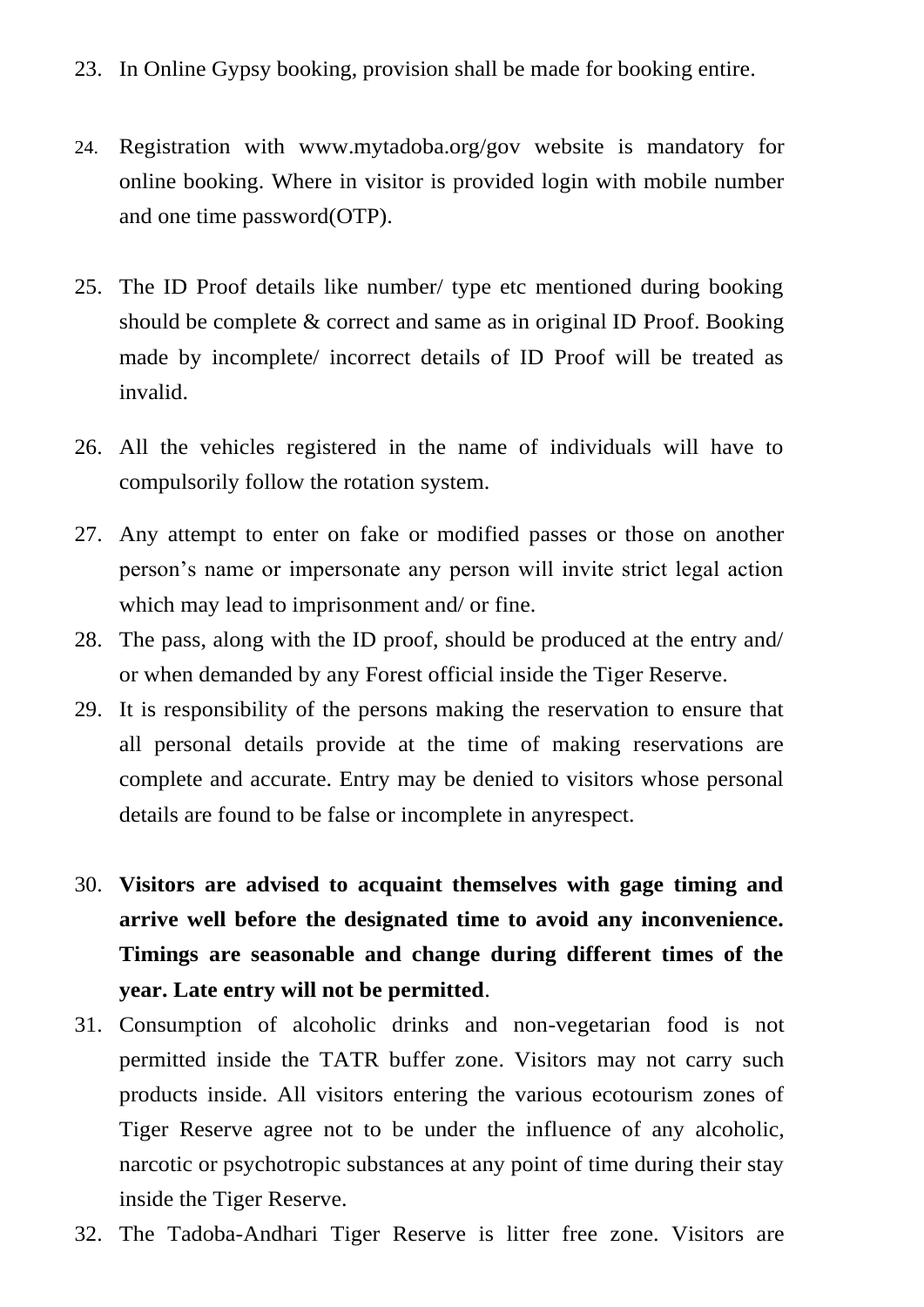requested to carry a garbage bag and carry all their litter outside the Tiger Reserve.

- 33. In order to make Tadoba-Andhari Tiger Reserve plastic free. TATR management decides not to allow any plastic bottles and single use plastic wrappers inside the buffer zone. Only bottles other than plastic and food in non-plastic boxes are allowed inside safari zone.
- 34. Carrying of fire arms of any kind is not permitted within the buffer zone of the Tiger Reserve.
- 35. Pets are not allowed inside the buffer zone of Tiger Reserve.
- 36. Visitors are not allowed to get down from the vehicle inside the buffer zone of the Tiger Reserve except at designated places.
- 37. Smoking or lighting of any kind of fire inside the TATR buffer zone is strictly prohibited.
- 38. Driving inside the TATR buffer zone beyond designated timings and on closed trails/ outside tourism area is prohibited.
- 39. Blowing of horns, shouting and playing of music on mobiles or any other instrument is strictly prohibited within the TATR buffer zone.
- 40. Teasing or chasing animals or approaching them too closely and/ or feeding them or any attempts to do so are prohibited.
- 41. Visitors are permitted entry only in specially designated vehicles registered with the Tiger Reserve Authorities and entry of any other vehicle is banned.
- 42. Maximum permissible speed inside the TATR buffer zone is 30 kmph.
- 43. It is mandatory to maintain a distance of 50 m between two vehicles inside the TATR buffer zone safari.
- 44. It is mandatory to maintain a distance of 20 m from any wild animal and not stay at a place for more than 15minutes.
- 45. All the visitors to the buffer zone of TATR Tiger Reserve are governed by the provisions of the Wildlife Protection Act and rules made there under.